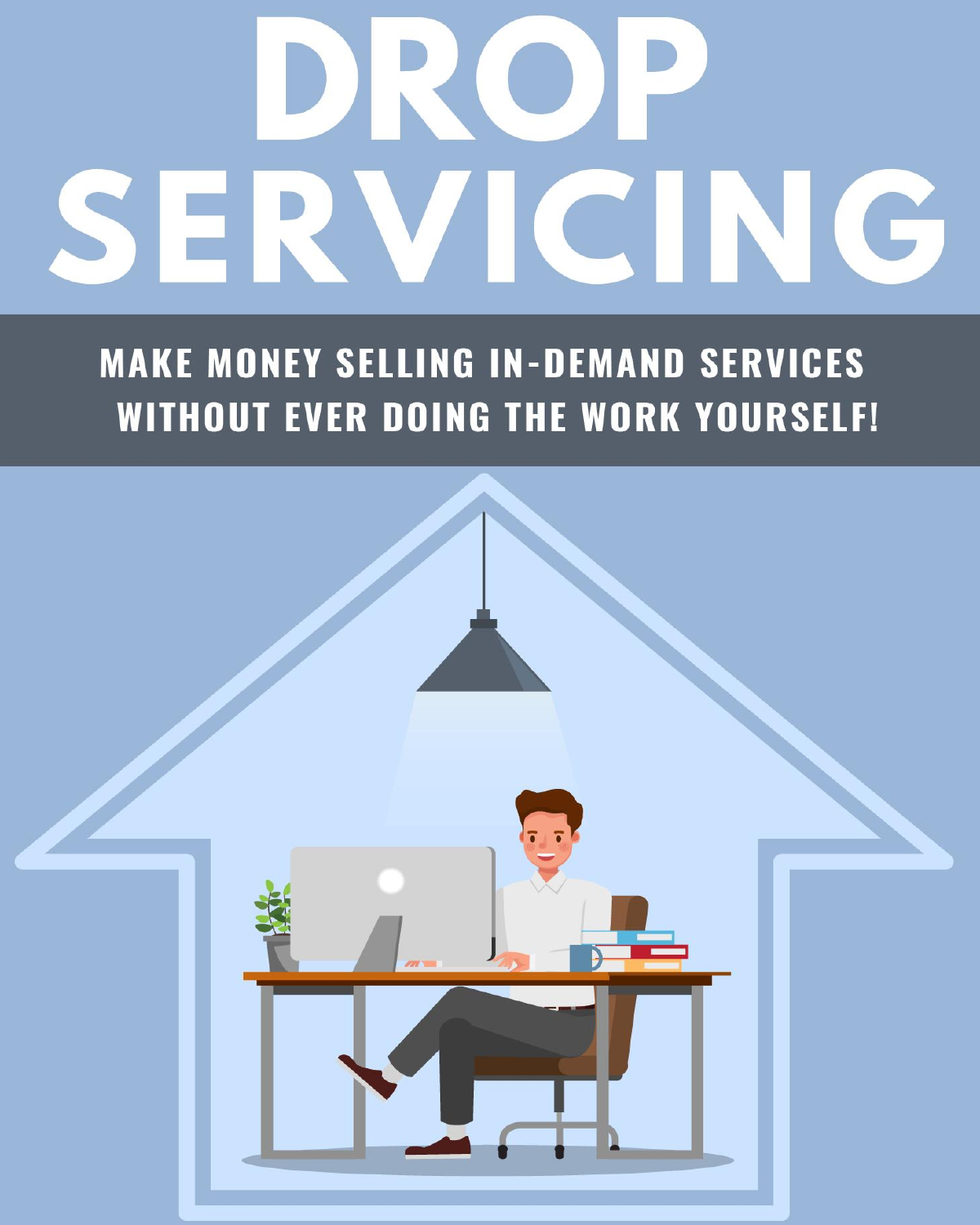**Copyright ©** All rights reserved worldwide.

**YOUR RIGHTS:** This book is restricted to your personal use only. It does not come with any other rights.

**LEGAL DISCLAIMER:** This book is protected by international copyright law and may not be copied, reproduced, given away, or used to create derivative works without the publisher's expressed permission. The publisher retains full copyrights to this book.

The author has made every reasonable effort to be as accurate and complete as possible in the creation of this book and to ensure that the information provided is free from errors; however, the author/publisher/ reseller assumes no responsibility for errors, omissions, or contrary interpretation of the subject matter herein and does not warrant or represent at any time that the contents within are accurate due to the rapidly changing nature of the internet.

Any perceived slights of specific persons, peoples, or organizations are unintentional.

The purpose of this book is to educate, and there are no guarantees of income, sales, or results implied. The publisher/author/reseller can, therefore, not be held accountable for any poor results you may attain when implementing the techniques or when following any guidelines set out for you in this book.

Any product, website, and company names mentioned in this report are the trademarks or copyright properties of their respective owners. The author/publisher/reseller are not associated or affiliated with them in any way. Nor does the referred product, website, and company names sponsor, endorse, or approve this product.

**COMPENSATION DISCLOSURE:** Unless otherwise expressly stated, you should assume that the links contained in this book may be affiliate links, and either the author/publisher/reseller will earn a commission if you click on them and buy the product/service mentioned in this book. However, the author/publisher/reseller disclaims any liability that may result from your involvement with any such websites/products. You should perform due diligence before buying the mentioned products or services.

This constitutes the entire license agreement. Any disputes or terms not discussed in this agreement are at the sole discretion of the publisher.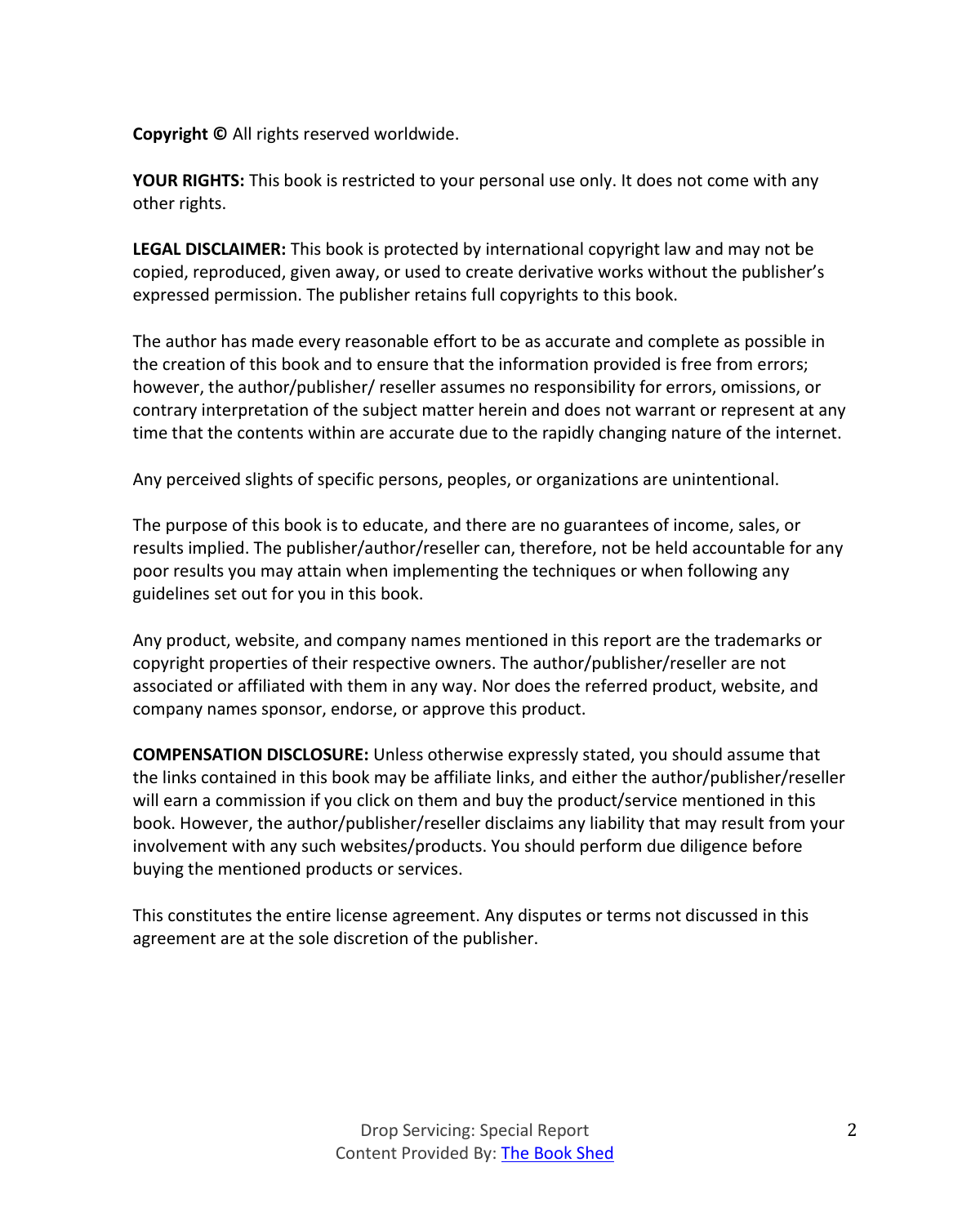## **Table of Contents**